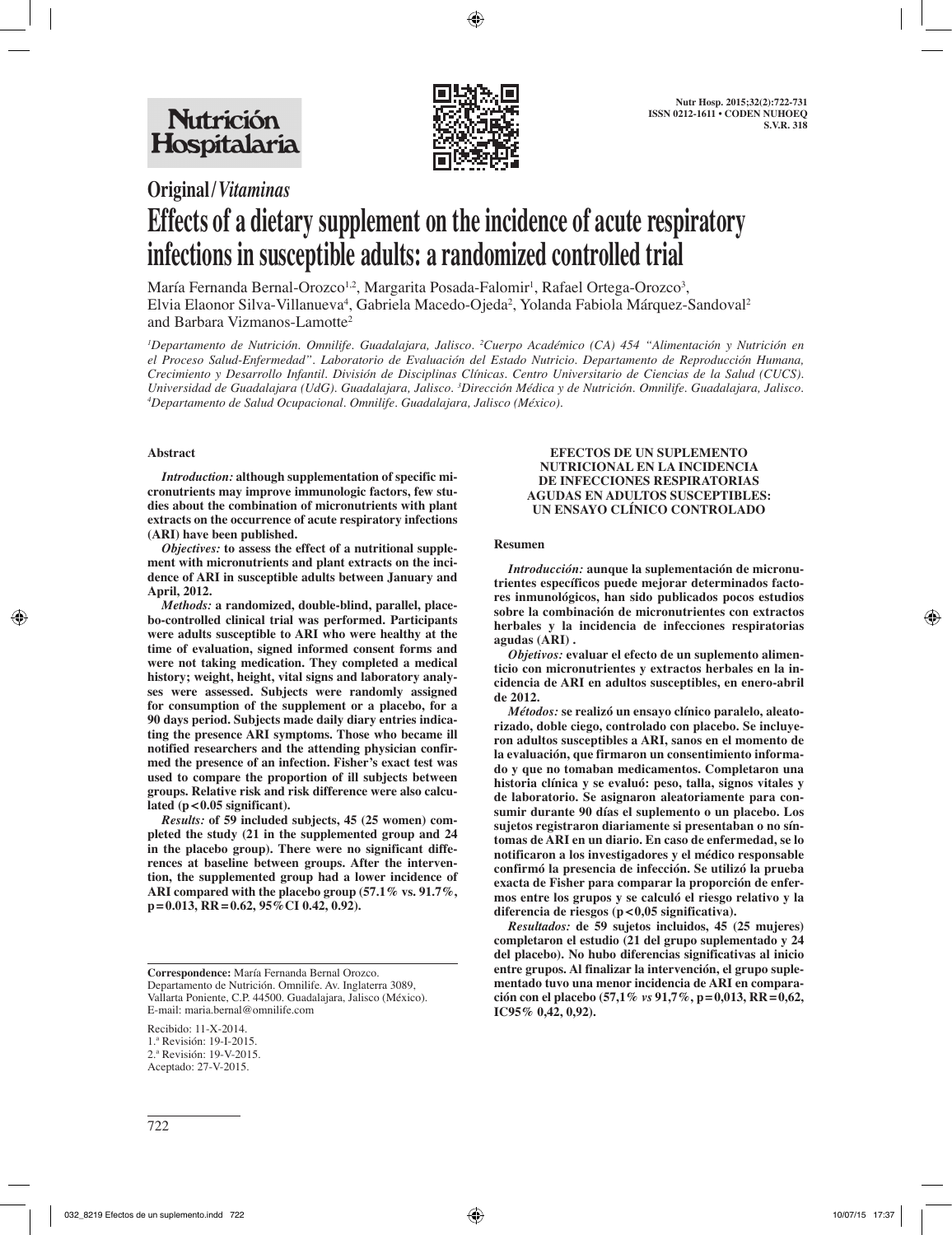*Discussion:* **the consumption of a supplement with vitamins, minerals and plant extracts may decrease the incidence of ARI in susceptible adults.**

(*Nutr Hosp.* 2015;32:722-731)

**DOI:10.3305/nh.2015.32.2.8219**

Key words: *Respiratory tract infection. Incidence. Dietary supplements. Micronutrients. Plant extracts.*

#### **Abbreviations**

95%IC: 95% confidence interval.

ARI: Acute respiratory infections.

BMI: Body Mass Index.

CONAQUIC: National Association of Clinical Chemists.

DBP: Diastolic blood pressure.

HR: Heart rate.

IDEA: Instituto Diagnóstico Especializado Arboledas.

IPAQ: International Physical Activity Questionnaire. ISAK: International Society for the Advancement of

Kinanthropometry.

PACAL: Quality Assurance for Laboratories Program.

PREVECAL: Internal Evaluation Quality Program. PSS: Perceived Stress Scale.

SBP: Systolic blood pressure.

# **Introduction**

Acute respiratory infections (ARI) are those that affect the respiratory system and include the common cold, flu, pharyngitis, sinusitis, laryngitis, bronchitis and pneumonia. They are one of the leading reasons for which medical care is given worldwide and can be caused by both viruses and bacteria. These infections are more prevalent during the winter season and usually last fewer than 15 days. On average, adults have 2-3 episodes per year. They present with symptoms which may include cough, rhinorrhea, nasal obstruction, sore throat, hoarseness, difficulty breathing or fever (in some cases).<sup>1-2</sup> Some factors which may facilitate the spread of the causative agents of ARI are: contact with infected people, overcrowded conditions (at home or work), poor ventilation in crowded rooms, sudden changes in temperature, smoking, stress, fatigue, emotional disturbances, physical activity, alcohol consumption, and diet. $3-6$  The cost of treating ARI is high, as these infections affect people's sense of well being, their productivity and rates of absenteeism. In addition, treating ARI generates costs associated with medication and hospitalization<sup>2</sup>.

Dietary supplements are used to complement nutrient needs and therefore, they may be useful to strengthen the immune system. Various degrees of micronutrient deficiency, even of individual micronutrients,

*Discusión:* **en conclusión, el consumo de un suplemento a base de micronutrientes y extractos herbales puede disminuir la incidencia de ARI en adultos susceptibles.**

(*Nutr Hosp.* 2015;32:722-731)

**DOI:10.3305/nh.2015.32.2.8219**

Palabras clave: *Infecciones respiratorias. Incidencia. Suplementos dietéticos. Micronutrientes. Extractos herbales.*

are known to markedly impair immune function. The extent to which these deficiencies contribute to clinically significant infections is unclear. Nevertheless, several studies indicate that adequate micronutrient supplementation may improve various immunologic factors<sup>7</sup>.

Besides micronutrients, dietary supplements focused on immunity may be also based on plant extracts or on a combination of micronutrients with plant extracts. Although the individual effects of each of these ingredients have been documented<sup>7</sup>, few studies have demonstrated the effect of the consumption of a combination of micronutrients and plant extracts on the occurrence of ARI<sup>8</sup>.

# **Objectives**

To evaluate the effects of a supplement with vitamins, minerals and plant extracts on the incidence of ARI in susceptible adults.

# **Methods**

# *Study design, subjects and sample collection*

We conducted a randomized, parallel, double-blind, placebo-controlled clinical trial from January to April, 2012 (without considering the recruitment period, which lasted 2 weeks approximately). Although it may seem that the supplementation period lasted for 4 months, consumption of the product was six days of the week (from Monday to Saturday), so the duration of the study was adjusted for 90 days of actual consumption. No important changes occurred to methods after trial commencement. This study was conducted according to the guidelines laid down in the Declaration of Helsinki and all procedures were approved by the Committees on Research Ethics and Biosafety of the *Centro Universitario de Ciencias de la Salud* from *Universidad de Guadalajara* (CI-01112). Also, this clinical trial was registered in the local research record from the health authority (*Registro Estatal de Investigación, Secretaría de Salud*, 19/UG\_JAL/2012) and in ClinicalTrials.gov (NCT02210156, https://www.clinicaltrials.gov/ct2/ show/NCT02210156).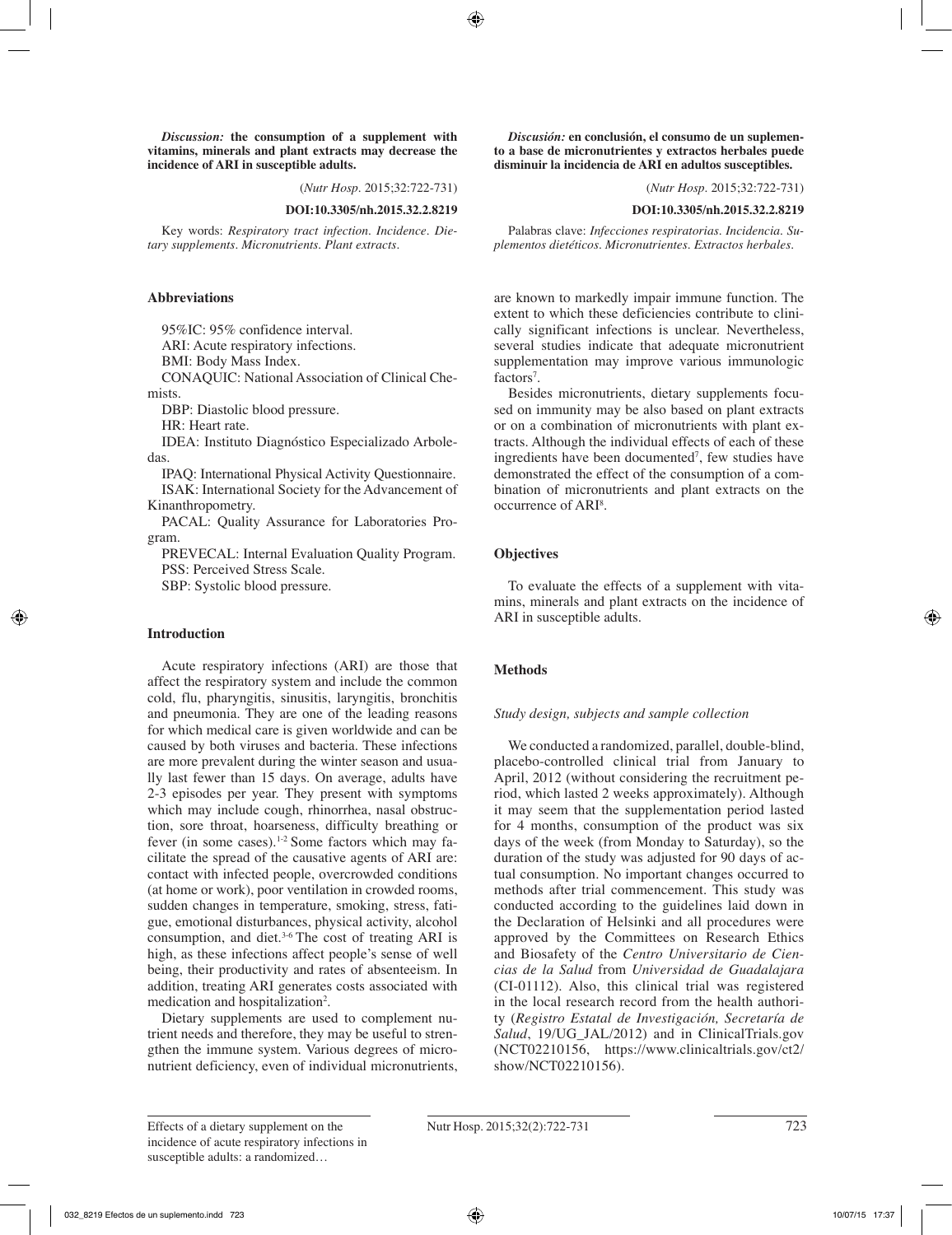Two authors (BOMF and PFM) invited to participate all staff who worked at the *Centro de Respuesta a Empresarios Omnilife* department (Omnilife's Entrepreneur Support Department or CREO by its initials in Spanish), the company's call center. We selected this department within Omnilife since it has a high incidence of ARI as reported internally by the company's medical service (accounting for 55% of doctor's visits within the department in 2010). Some of the factors that may increase the risk of ARI in this particular population are: overcrowding, frequent contact with people with ARI episodes, lack of ventilation<sup>3</sup>, among others, and hence, they represent a high number of individuals susceptible to ARI.

We held a preliminary session with the department's entire staff to explain the procedures; we asked subjects interested to participate in the study to sign an informed consent form and provide a clinical history. The latter included an assessment of stress, using the Perceived Stress Scale (in which higher scores indicate higher levels of stress) $9-10$ , and physical activity, using the International Physical Activity Questionnaire or IPAQ (in which physical activity is categorized in three levels: light, moderate and vigorous) $11-12$ .

In a second session the same week, participants visited the company's medical service for measurements of their weight and height in accordance with the International Society for the Advancement of Kinanthropometry  $(ISAK)^{13}$ , control laboratory tests (with a 12hour fast) and a medical examination to rule out the presence of infections.

Weight measurements were taken using a Tanita BC553 Ironman Inner Scan Body Fat Scale (capacity of 150 kg, accuracy to 0.1 kg). Height measurements were made using a Seca 206 Stadiometer (accuracy to 0.1 cm, measuring range to 220 cm). Both measurements were performed by two certified and standardized anthropometrists (ISAK Level II). Body mass index (BMI) was subsequently calculated using both variables as follows<sup>14</sup>: BMI = weight in kg/(height in m)<sup>2</sup>.

The medical examination was performed by the attending physician and a nurse. It consisted of an assessment of vital signs following procedures described in the literature<sup>15</sup> and a physical examination of bodily organs and systems. Temperature was measured using a Microlife MT 1931 digital thermometer (measuring range from 32 to 43.9°C, accuracy to 0.1°C). Heart and respiratory rates were measured using a 3M Littmann Classic II S.E. stethoscope. Blood pressure readings were taken using a 3M Littmann Classic II S.E. stethoscope and an Aneroid Sphygmomanometer ce0483 (18-300 mmHg measurement range, accuracy to 2 mmHg).

Laboratory tests were conducted with the support of an external laboratory (*Instituto Diagnóstico Especializado Arboledas*, IDEA by its initials in Spanish), which is certified by the Quality Assurance for Laboratories Program (PACAL), and the Internal Evaluation Quality Program (PREVECAL); in addition, its staff is certified in clinical diagnosis by the National Association of Clinical Chemists (CONAQUIC). Included were a blood test of six items (fasting glucose, uric acid, creatinine, blood urea nitrogen, cholesterol and triglycerides) analyzed by the spectrophotometric method, a complete blood count with a flow cytometry/microscopy analysis of platelets, and a spectroscopy analysis to assess liver function.

Following these preliminary assessments, a selection was made by the main investigator (BOMF) of healthy adult subjects (without active respiratory infections; chronic respiratory disease requiring treatment other than bronchodilators at the time of assessment; fever; diseases affecting the immune system like autoimmune illness, diabetes, etc.; cardiovascular disorders like uncontrolled hypertension; neurological disorders like epilepsy; and allergies to any components of the product), no currently pregnant or nursing, who presented no abnormalities in their laboratory tests (active infections, immunosuppression, renal or hepatic impairment), and who did not take drugs that affect the immune system (anti-inflammatory drugs, antibiotics, steroids) (see details in Fig. 1). In total, 59 subjects were included (mean age of  $26.6 \pm 5.9$ ) years old, 55.9% women). We based sample size determination on a previous study by Barringer and colleagues<sup>8</sup>. According to this study, we needed 29 subjects per supplementation group to detect a prevalence difference of 35%, with an alpha value of 0.05 and a power of 80%.

Following selection of the sample group, subjects were requested to suspend the consumption of any supplement used to strengthen the immune system (if that was the case), and to remain the suspension until the end of the study. This was supervised with the help of a small following questionnaire, applied at the end of each month during the study.

# *Intervention and follow-up*

After stratification by sex, the main investigator (BOMF) used a random permutation number list to randomly assign participants by balanced blocks into two groups: one which received the supplement (n=30), whose nutritional composition and ingredients are shown in table I, and a control group who received a placebo, which consisted in a mixture of maltodextrins, colors and flavors; (n=29).

Every day from Monday to Saturday during the intervention period (90 days of actual consumption), two dietitians prepared the products (one preparer per product) by dissolving two envelopes of the product in 240 ml of water in a disposable cup. In order to maintain blinding, these dietitians then gave the prepared cups to two different supervisors who in turn gave the product to each participant for consumption (once-daily doses). The supervisors recorded product administration and consumption for each participant on a control form. The preparation and delivery of the pro-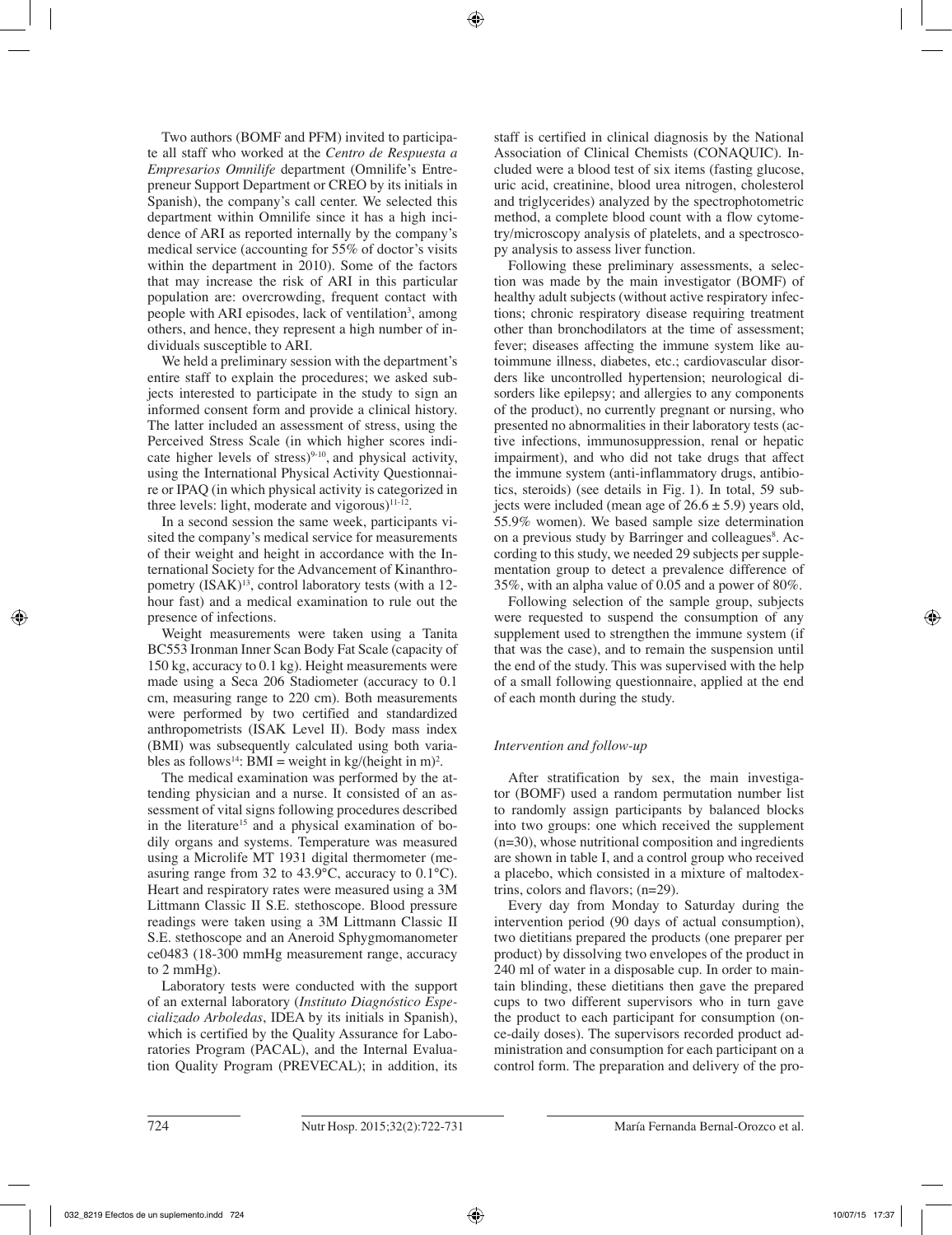| <b>Nutriment</b>                               | Amount<br>Per Serving<br>(20 ml envelope) |
|------------------------------------------------|-------------------------------------------|
| Calories (kcal)                                | 0.0                                       |
| Protein $(g)$                                  | 0.0                                       |
| Fat $(g)$                                      | 0.0                                       |
| Carbohydrates (g)                              | 0.0                                       |
| of which sugars (g)                            | 0.0                                       |
| Dietary fiber (g)                              | 0.5                                       |
| Sodium (mg)                                    | 4.0                                       |
| $\beta$ carotene $(mg)$                        | 0.6                                       |
| Calcium (mg)                                   | 98.0                                      |
| Magnesium (mg)                                 | 39.0                                      |
| Niacin (Equivalents to Nicotinic acid) (mg)    | 20.0                                      |
| Vitamin A (Equivalents to Retinol) $(\mu g)$   | 1000.0                                    |
| Vitamin B1 (thiamine) (mg)                     | 1.5                                       |
| Vitamin B2 (riboflavin) (mg)                   | 1.7                                       |
| Vitamin B6 (pyridoxine) (mg)                   | 1.9                                       |
| Vitamin B12 (cobalamin) $(\mu g)$              | 5.9                                       |
| Vitamin C (ascorbic acid) (mg)                 | 117.0                                     |
| Vitamin A (Equiv. to $\alpha$ tocopherol) (mg) | 15.0                                      |
| $Zinc$ (mg)                                    | 14.0                                      |
| Pantothenic acid (mg)                          | 9.8                                       |
| Biotin $(\mu g)$                               | 146.0                                     |
| Copper $(\mu g)$                               | 490.0                                     |
| Manganese $(\mu g)$                            | 490.0                                     |
| Selenium $(\mu g)$                             | 48.0                                      |
| Vitamin D (Cholecalciferol) $(\mu g)$          | 4.9                                       |

**Table I**

**Ingredients**: water, fruit juice concentrate (apple, orange, pineapple and white grape), calcium chloride, magnesium chloride, vitamin E acetate, ascorbic acid, citric acid, zinc gluconate, masking flavor, acesulfame K, sucralose, vitamin A palmitate, acacia gum, xanthan gum, nicotinamide, aloe vera gel powder (*Aloe vera*), potassium sorbate, calcium pantothenate, gotu kola (*Centella asiatica*), guarana (*Paullinia cupana*), kelp (*Laminaria fruitescens*) kola nut (*Cola nitida*), schizandra (*Schisandra chinensis*), sodium benzoate, betacarotene, chlorella (*Chlorella vulgaris*), spirulina (*Spirulina maxima*), wheat grass (*Triticum sp*), parsley (*Petroselinum sativum*), manganese gluconate, copper gluconate, pyridoxine hydrochloride, riboflavin 5-phosphate sodium, hawthorn berries (*Crataegus monogyna*), suma (*Pfaffia paniculata*), vitamin D, thiamine mononitrate, echinacea (*Echinacea angustifolia*), chamomile (*Matricaria chamomilla*), stevia, biotin, sodium selenite, vitamin B12.

Information obtained from the product label in Mexico (Omniplus Supreme<sup>®</sup>).

duct was carried out during two work shifts (morning and afternoon), depending on each participant's work schedule. The delivery of the products was performed in hours between meals (mid-morning and mid-afternoon), so product consumption was independent from food consumption.

Simultaneously, each week the supervisors provided each participant with an ARI symptom and side effect diary to be filled in daily (indicating whether or not the symptom in question had presented). Participants returned their filled-in diaries to the supervisors the following week. In case of ARI symptoms, subjects were requested not to self-medicate and to notify the principal researcher and attending physician, who would make a clinical assessment to confirm the presence or absence of ARI and provide any needed medical treatment. In such cases, participants were not to be excluded from the study, but treatment provided to them was documented.

Following each 30-day consumption period, assessments of physical activity, weight, and vital signs were again made. A follow-up health status questionnaire was also administered at these times. At the end of the supplementation period, laboratory control tests were repeated and subjects were also asked about their health perception at that time compared to how they felt at the beginning of the study.

From these assessments, we compared between supplementation groups: perceived health status at the end of the study compared with that at the beginning; incidence (number of subjects reporting at least one ARI episode during supplementation period), mean number and mean duration of ARI episodes; absenteeism at work; drug use and the number of subjects who reported more than one episode of ARI. All of these factors, except for perceived health at endpoint vs. baseline and the incidence of ARI, were also compared only between ill subjects in the supplemented group vs. control group patients. From these measurements, our primary outcome was the incidence of ARI episodes.

# *Statistical analysis*

Quantitative variables are expressed as mean  $\pm$  standard deviation. Qualitative variables are expressed as frequency (%). Fisher's exact test was used to compare distribution percentages of qualitative variables between groups and to compare the total proportion of ill subjects across intervention groups using intent-totreat and per-population concepts<sup>16</sup>. The risk ratio and the risk difference were also calculated for episodes of ARI with 95%CI. To compare the mean of quantitative variables between treatments, the Mann-Whitney U test was used. Statistical analyses were run using the IBM SPSS Statistics program version 22 for Windows (International Bussiness Machines Corporation, U.S.A.) and Open Epi version 3.01 (Dean AG, Sulli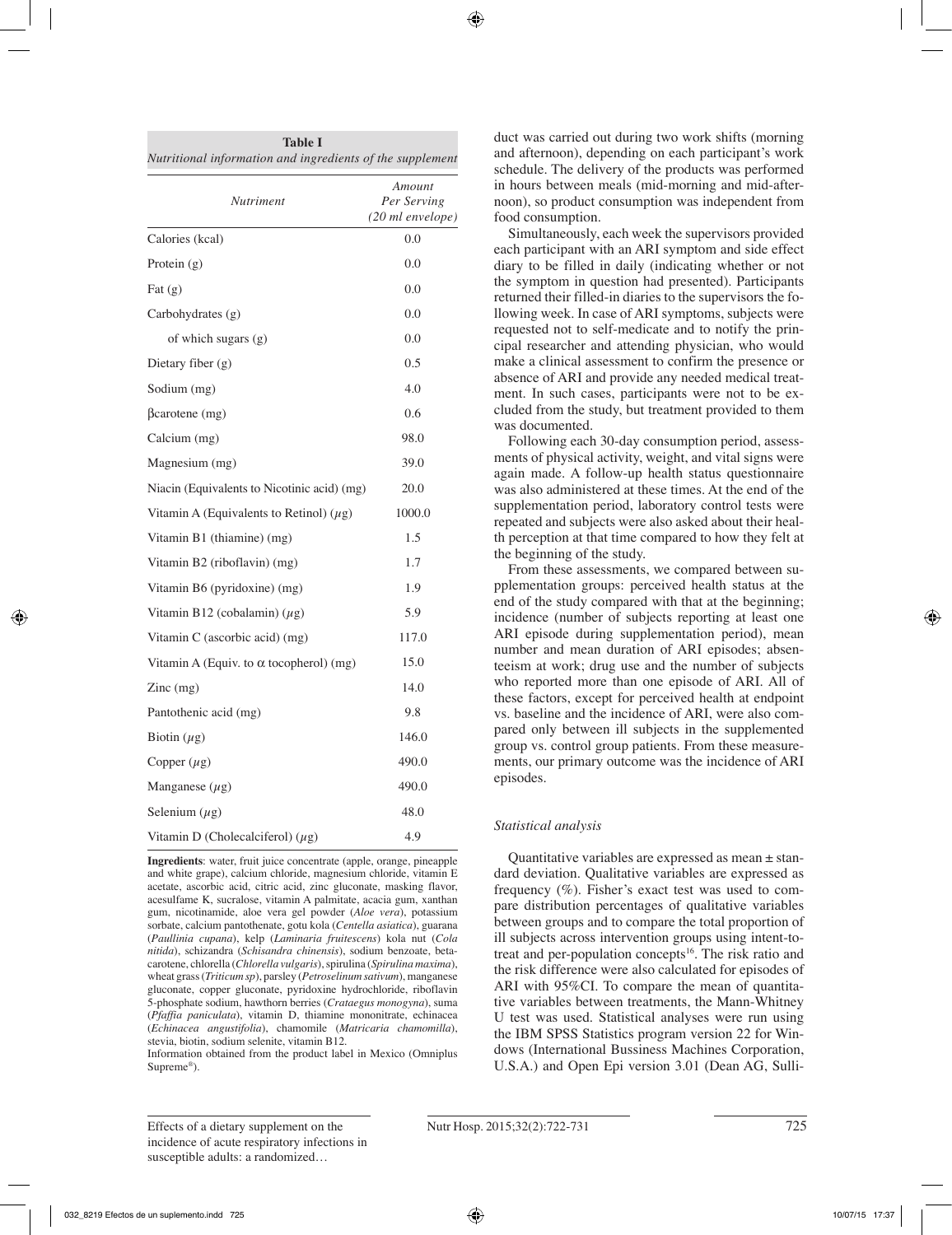van KM & Soe MM, Open Source Epidemiologic Statistics for Public Health, www.OpenEpi.com); p<0.05 was considered as significant.

#### **Results**

#### *Subject characteristics*

Figure 1 shows the flow of subjects throughout the study. During the study, there was a loss of 14 subjects (23.7%) at follow-up: 9 from the supplemented group and five from the placebo group. Four of the 14 excluded subjects reported some degree of discomfort: two experienced gastrointestinal discomfort (one in the placebo group) and two reported headaches (of the intervention group). Those with gastrointestinal disturbances had reported before the presence of gastritis, reflux and/or irritable bowel syndrome in their clinical history. In the case of people with headaches, one did not have previous records, while the other entered the company in the same month the trial began, so we do not have this information. The final sample was comprised of 45 subjects (25 women, 24 in placebo group and 21 in supplement group).

The initial assessment revealed no statistically significant differences between groups regarding characteristics such as age, weight, height, BMI, physical activity, perceived stress, smoking, alcohol consumption or vital signs. However, diastolic blood pressure was significantly lower in the supplemented group, although this difference was not clinically significant (Table II). There were no differences between groups in mean laboratory values or significant changes in these variables during the period of the study (data not shown).

| <b>Table II</b><br>Subjects characteristics according to treatment group <sup>a</sup> |                               |                               |                                |                     |  |
|---------------------------------------------------------------------------------------|-------------------------------|-------------------------------|--------------------------------|---------------------|--|
| Variables                                                                             |                               | Intention-to-treat population | Per-protocol population        |                     |  |
|                                                                                       | Intervention<br>$group(n=30)$ | Placebo<br>$(n=29)$           | Intervention<br>$group (n=21)$ | Placebo<br>$(n=24)$ |  |
| Age (years)                                                                           | $26.1 \pm 6.3$                | $27.2 \pm 5.4$                | $25.8 \pm 5.9$                 | $26.8 \pm 5.8$      |  |
| <b>Sex</b>                                                                            |                               |                               |                                |                     |  |
| Women                                                                                 | 17(56.7)                      | 16(55.2)                      | 12(57.1)                       | 13(54.2)            |  |
| Men                                                                                   | 13(43.3)                      | 13(44.8)                      | 9(42.9)                        | 11(45.8)            |  |
| Weight (kg)                                                                           | $71.1 \pm 16.4$               | $67.5 \pm 13.5$               | $69.6 \pm 17.4$                | $66.4 \pm 13.1$ §   |  |
| Height (cm)                                                                           | $165.9 \pm 7.3$               | $164.6 \pm 8.4$               | $165.6 \pm 6.4$                | $164.7 \pm 8.2$     |  |
| BMI (kg/m <sup>2</sup> )                                                              | $25.8 \pm 5.4$                | $24.8 \pm 4.0$                | $25.3 \pm 5.9$                 | $24.3 \pm 3.7\$     |  |
| SPB (mmHg)                                                                            | $105.7 \pm 13.0$              | $110.4 \pm 11.0$              | $103.8 \pm 12.8^*$             | $110.9 \pm 10.8$ §  |  |
| $DBP$ (mmHg)                                                                          | $69.3 \pm 8.3**$              | $75.0 \pm 7.5$                | $68.6 \pm 8.5**$               | $74.8 \pm 7.3$      |  |
| HR (beats/min)                                                                        | $72.7 \pm 8.6$                | $72.5 \pm 7.6$                | $73.4 \pm 9.2$                 | $73.2 \pm 7.9$ §    |  |
| Smoking                                                                               |                               |                               |                                |                     |  |
| Active                                                                                | 6(20.0)                       | 9(31.0)                       | 3(14.3)                        | 8(33.3)             |  |
| Passive                                                                               | 8(26.7)                       | 5(17.2)                       | 5(23.8)                        | 5(20.8)             |  |
| Non-smoker                                                                            | 16(53.3)                      | 15(51.7)                      | 13(61.9)                       | 11(45.8)            |  |
| Regular alcohol consumption                                                           |                               |                               |                                |                     |  |
| Yes                                                                                   | 26(86.7)                      | 23(79.3)                      | 17(81.0)                       | 18(75.0)            |  |
| N <sub>0</sub>                                                                        | 4(13.3)                       | 6(20.7)                       | 4(19.0)                        | 6(25.0)             |  |
| Physical activity (IPAQ)                                                              |                               |                               |                                |                     |  |
| Medium-Intense                                                                        | 26(86.7)                      | 20(69.0)                      | 19(90.5)                       | 18(75.0)            |  |
| Low                                                                                   | 4(13.3)                       | 9(31.0)                       | 2(9.5)                         | 6(25.0)             |  |
| Stress (PSS)                                                                          | $18.3 \pm 6.4$                | $18.9 \pm 5.5$                | $18.8 \pm 7.3$                 | $17.9 \pm 4.9$      |  |

BMI, body mass index; SBP, systolic blood pressure; DBP, diastolic blood pressure; HR, heart rate; IPAQ, International Physical Activity Questionnaire; PSS, Perceived Stress Scale.

a Data are presented as mean ± standard deviation or number of subjects (percentage).

\*U Mann-Whitney test,  $p < 0.05$ , \*\*p $< 0.01$ .

‡n=28; §n=23.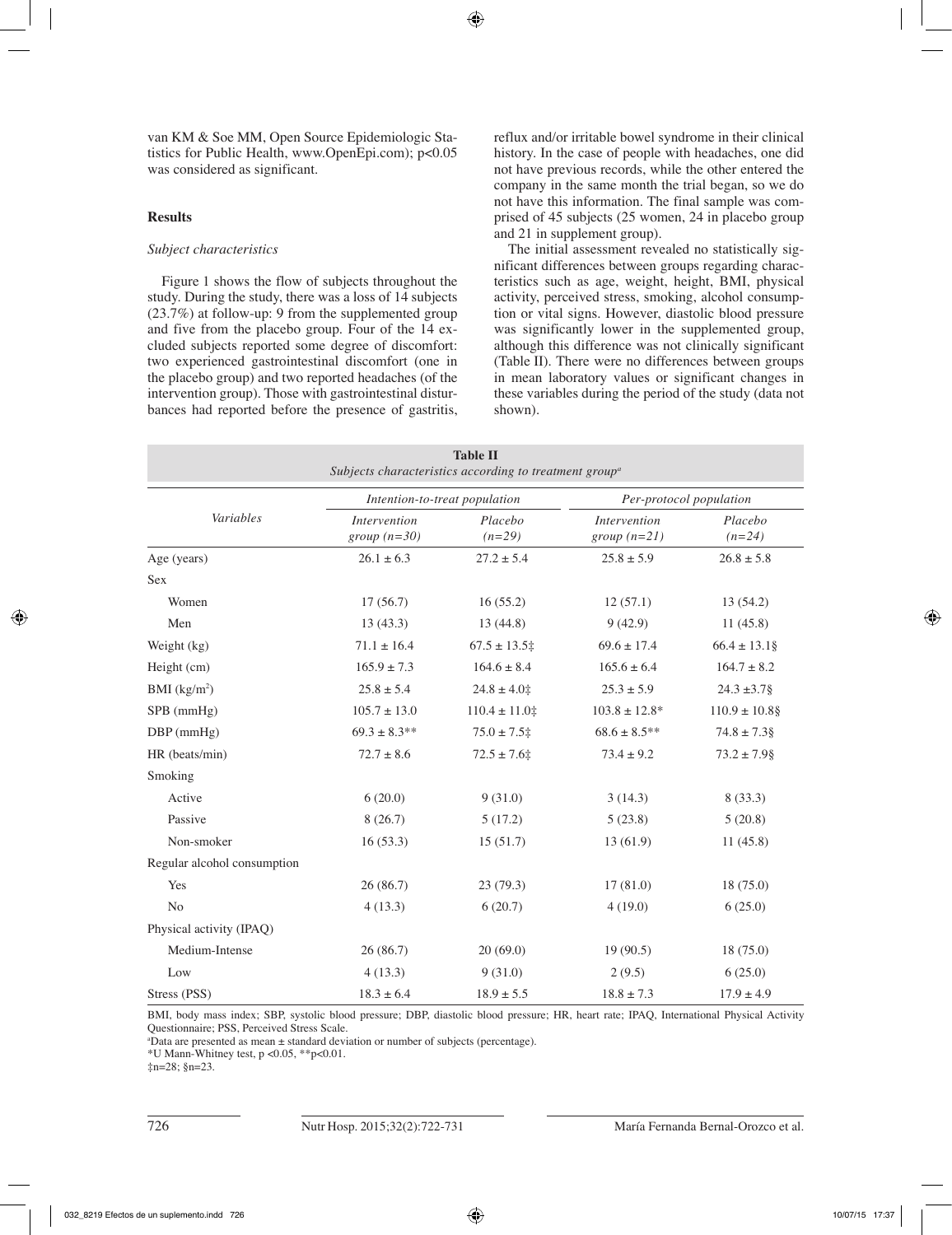#### *Incidence of acute respiratory infections (ARI)*

A total of 53 confirmed episodes were reported: 30.2% from the supplemented group (15 cases in 21 subjects) and 69.8% from the placebo group (37 cases in 24 subjects) (data not shown). Of the 45 subjects who completed the study, 34 (75.6%) reported at least one episode of respiratory disease.

Data on ARI episodes are presented in table III. The supplemented group had a significantly lower incidence of ARI than the placebo group (57.1% vs. 91.7%, p=0.013). We also observed that they had a 34.5% lower incidence of ARI (95%CI -10.7, -58.4) and were 38% less susceptible to ARI (RR 0.62, 95%CI 0.42, 0.92) than the placebo group.

In addition, ARI episodes in the supplemented group were fewer in number and of lesser duration  $(0.8 \pm 0.8 \text{ vs. } 1.5 \pm 1.1 \text{ for the number of infections per})$ group and  $5.6 \pm 7.5$  vs.  $10.7 \pm 9.0$  for the mean duration of episodes in days). However, after adjusting the analysis for subjects who reported at least one episode of ARI (n=34, 12 in the intervention group and 22 in the placebo group), we found no differences between groups nor between the mean number of ARI episodes  $(1.3 \pm 0.7)$  in the intervention group vs.  $1.7 \pm 1.0$  in the placebo group) or their duration  $(9.8 \pm 7.5)$  the supplemented group vs.  $11.7 \pm 8.8$  in the placebo group). No differences related to the other assessed variables were found between groups (Table IV).

Symptoms reported by subjects with ARI are presented in table V. In the intervention group, the most frequent symptoms were headache (100%) and sore throat (91.7%), while the least common were earache (16.7%) and plugged ears (25%). In the placebo group, rhinorrhea (95.5%), sneezing (95.5%) and stuffy nose (90.9%), were the most common symptoms, while plugged ears (40.9%), sinusitis (40.9%) and chest pain (50%) were the least frequent ones. These last symptoms could be considered more severe than those observed in the intervention group.

However, although symptoms were more frequently reported by subjects in the placebo group, there were no statistically significant differences between groups, except for the watery eyes symptom, which was more common in the placebo group (86.4% vs 50%).

When the subjects were asked to subjectively rate their health status at the end of the study compared to baseline (Table VI), no statistically significant differences were found between groups (p=0.064). However, subjects who had consumed the product tended to feel better compared with the placebo group.

#### **Discussion**

Our results show that the incidence of clinically diagnosed ARI was significantly lower within a group of susceptible adults who were given the supplement during part of the winter and early spring (90 days of actual consumption), compared with the other group of susceptible adults who were given a placebo (57.1% vs. 91.7%). Thus, subjects who received the supplement were 38% less susceptible to develop ARI episodes.

Micronutrients are important for immune system regulation. Dietary supplementation with a combination of nutrients may increase the immune response because they correct any deficiencies in a safe and positive way from a cost-benefit perspective<sup>17</sup>.

Specifically, the supplement used in this study is a calorie-free dietary supplement, sweetened with non-caloric sweeteners such as stevia (calorie-free sweetener from the plant *Stevia rebaudiana,* whose sweetening power is 300 times higher than that of su- $\gamma$ <sup>18</sup> and contains vitamins (vitamin C, vitamin A, vitamin E, among others), minerals (selenium, zinc, etc.), as well as plant extracts used to strengthen the immune system or that have an adaptogenic effect (increasing the body's resistance to stress), such as *Gotu kola*10, *Laminaria*20-21, *Schizandra*22, *Chrorella*23, *Espirulina*24-25, *Equinacea*26-27, in addition to others.

Of the micronutrients present in the supplement, those which could further affect the immune response are vitamin B12, pyridoxine, vitamin C, vitamin A, zinc, vitamin E, selenium, vitamin D and copper $4,6,28-32$ . Antioxidants and minerals may counteract the damage

| <b>Table III</b><br>Incidence of acute respiratory infections (ARI) episodes <sup>a</sup> |                                                       |                                |            |                                |              |           |
|-------------------------------------------------------------------------------------------|-------------------------------------------------------|--------------------------------|------------|--------------------------------|--------------|-----------|
|                                                                                           | Per-protocol population<br>Intent-to-treat population |                                |            |                                |              |           |
|                                                                                           | ARI                                                   | Healthy                        | Total      | ARI                            | Healthy      | Total     |
| Intervention group                                                                        | $15(50.0)^*$                                          | 15(50.0)                       | 30(100.0)  | $12(57.1)^*$                   | 9(42.9)      | 21(100.0) |
| Placebo                                                                                   | 24(82.8)                                              | 5(17.2)                        | 29(100.0)  | 22(91.7)                       | 2(8.3)       | 24(100.0) |
| Total                                                                                     | 39(100.0)                                             | 20(100.0)                      | 59 (100.0) | $34(100\%)$                    | 11 $(100\%)$ | 45(100.0) |
| Risk ratio                                                                                |                                                       | $0.60$ (95%CI 0.41, 0.90)      |            | $0.62$ (95%CI 0.42, 0.92)      |              |           |
| Risk difference                                                                           |                                                       | $-32.8\%$ (95%CI -55.3, -10.2) |            | $-34.5\%$ (95%CI -58.4, -10.7) |              |           |

a Data are presented as number of subjects (percentage), otherwise indicated. Fisher's exact test:\*p<0.05.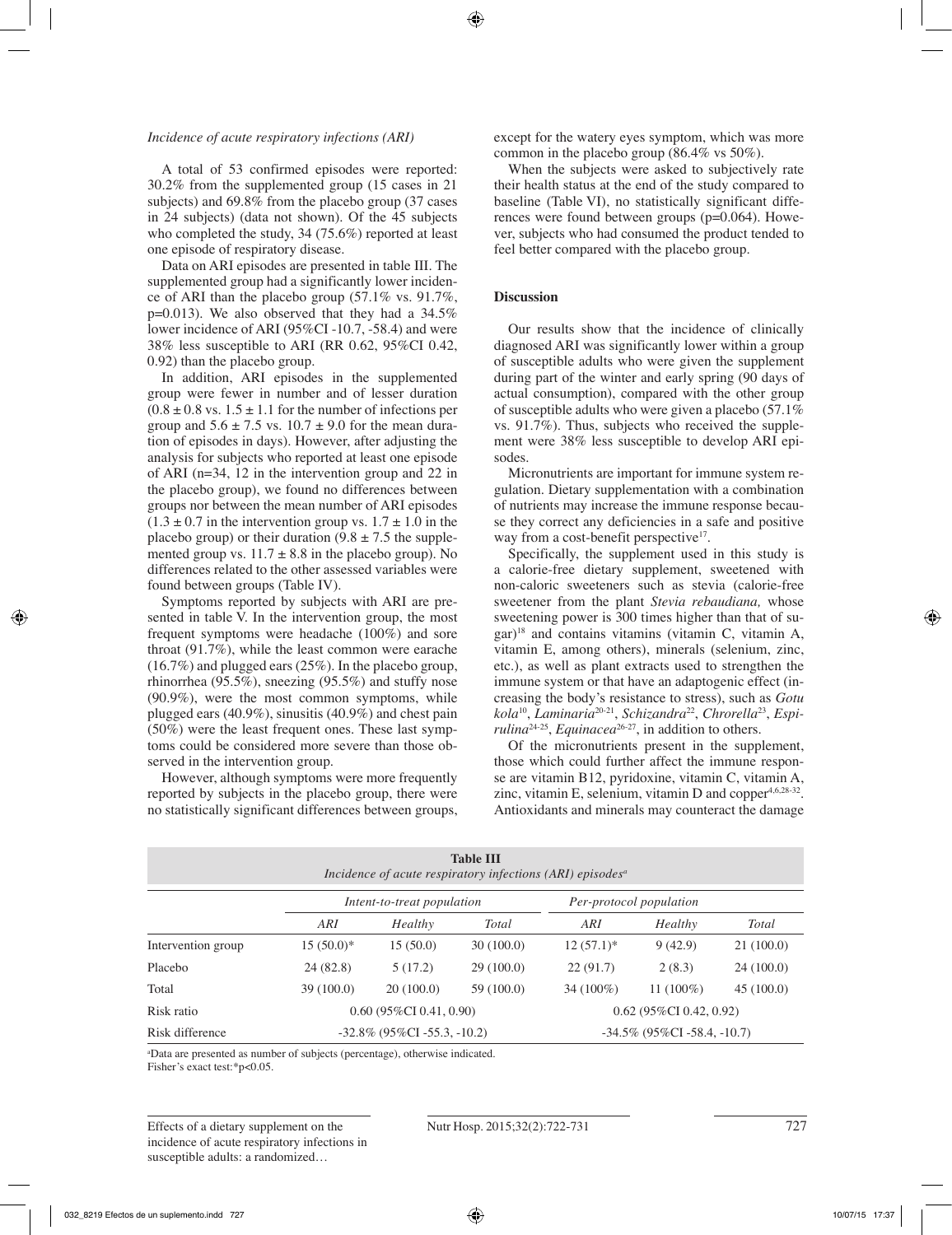|                                                       | Intent-to-treat population            |                     | Per-protocol population              |                     |
|-------------------------------------------------------|---------------------------------------|---------------------|--------------------------------------|---------------------|
|                                                       | <i>Intervention</i><br>group $(n=30)$ | Placebo<br>$(n=29)$ | <i>Intervention</i><br>$group(n=21)$ | Placebo<br>$(n=24)$ |
| Analysis per supplementation group                    |                                       |                     |                                      |                     |
| Mean episodes of ARI                                  | $0.7 \pm 0.8$ ††                      | $1.6 \pm 1.5$       | $0.8 \pm 0.8$ ††                     | $1.5 \pm 1.1$       |
| Mean duration (days)                                  | $4.6 \pm 6.8$ †                       | $10.9 \pm 11.9$     | $5.6 \pm 7.5$ †                      | $10.7 \pm 9.0$      |
| Subjects with more than one ARI episode               |                                       |                     |                                      |                     |
| Yes                                                   | 21(70.0)                              | 16(55.2)            | 12(57.1)                             | 11(45.8)            |
| No                                                    | 9(30.0)                               | 13(44.8)            | 9(42.9)                              | 13(54.2)            |
| Absenteeism                                           |                                       |                     |                                      |                     |
| Yes                                                   | 5(16.7)                               | 5(17.2)             | 4(19.0)                              | 5(20.8)             |
| N <sub>0</sub>                                        | 25(83.3)                              | 24(82.8)            | 17(81.0)                             | 19(79.2)            |
| Episode-related medication                            |                                       |                     |                                      |                     |
| Yes                                                   | 14(46.7)                              | 21(72.4)            | 11(52.4)                             | 19(79.2)            |
| N <sub>o</sub>                                        | 16(53.3)                              | 8(27.6)             | 10(47.6)                             | 5(20.8)             |
| Analysis in subjects who experienced at least one ARI |                                       |                     |                                      |                     |
| Mean episodes of ARI                                  | $1.3\pm0.6$                           | $1.9 \pm 1.5$       | $1.3 \pm 0.7$                        | $1.7 \pm 1.0$       |
| Mean duration (days)                                  | $9.2 \pm 7.1$                         | $13.2 \pm 11.8$     | $9.8 \pm 7.5$                        | $11.7 \pm 8.8$      |
| Subjects with more than one ARI episode               |                                       |                     |                                      |                     |
| Yes                                                   | 6(40.0)                               | 11(45.8)            | 3(25.0)                              | 9(40.9)             |
| N <sub>0</sub>                                        | 9(60.0)                               | 13(54.2)            | 9(75.0)                              | 13(59.1)            |
| Absenteeism                                           |                                       |                     |                                      |                     |
| Yes                                                   | 5(33.3)                               | 5(20.8)             | 4(33.3)                              | 5(22.7)             |
| N <sub>0</sub>                                        | 10(66.7)                              | 19(79.2)            | 8(66.7)                              | 17(77.3)            |
| Episode-related medication                            |                                       |                     |                                      |                     |
| Yes                                                   | 14(93.3)                              | 21(87.5)            | 11(91.7)                             | 19(79.2)            |
| N <sub>0</sub>                                        | 1(6.7)                                | 3(12.5)             | 1(8.3)                               | 3(13.6)             |

**Table IV** *Acute respiratory infections (ARI) characteristicsa*

a Data are presented as mean ± standard deviation or number of subjects (percentage).

† U Mann-Whitney test: p<0.05; ††p<0.01.

caused by free radicals produced for pathogen removal. They may also regulate transcription factors in immune function that are sensitive to redox and improve the production of cytokines and prostaglandins. In addition, adequate intake and supplementation of pyridoxine, vitamin B12, C and E, as well as selenium, zinc and copper, promote both the pro-inflammatory immune response mediated by T helper (Th) cells 1 and innate immunity (present from birth; the first line of defense, including skin, mucous, stomach acidity, etc.). This is because they promote sufficient production of proinflammatory cytokines, which help to maintain an effective immune response. Moreover, vitamins A and D play an important role in both types of immunity (innate and adaptive, the latter of which is acquired throughout life, e.g. after immunization or successfully fighting infection) and promote an anti-inflammatory Th2 cell-mediated immune response<sup>6,31-32</sup>.

Few studies have evaluated the effects of multivitamins and/or multiminerals on the incidence of respiratory infections. Regarding the effectiveness of combinations of micronutrients in preventing ARI, Stephen and Avenell $17$  conducted a systematic review on the effectiveness of the combination of at least two micronutrients (taken orally, intravenously or as an injection) in the incidence of respiratory disease. Among their findings, the authors noted that supplemented subjects under the age of 65 experienced statistically significant fewer episodes of illness than subjects who took a placebo (weighted mean difference=  $-1.2$ , 95%CI -2.08, -0.32,  $p = 0.008$ ), yet there was no difference in the number of subjects who had at least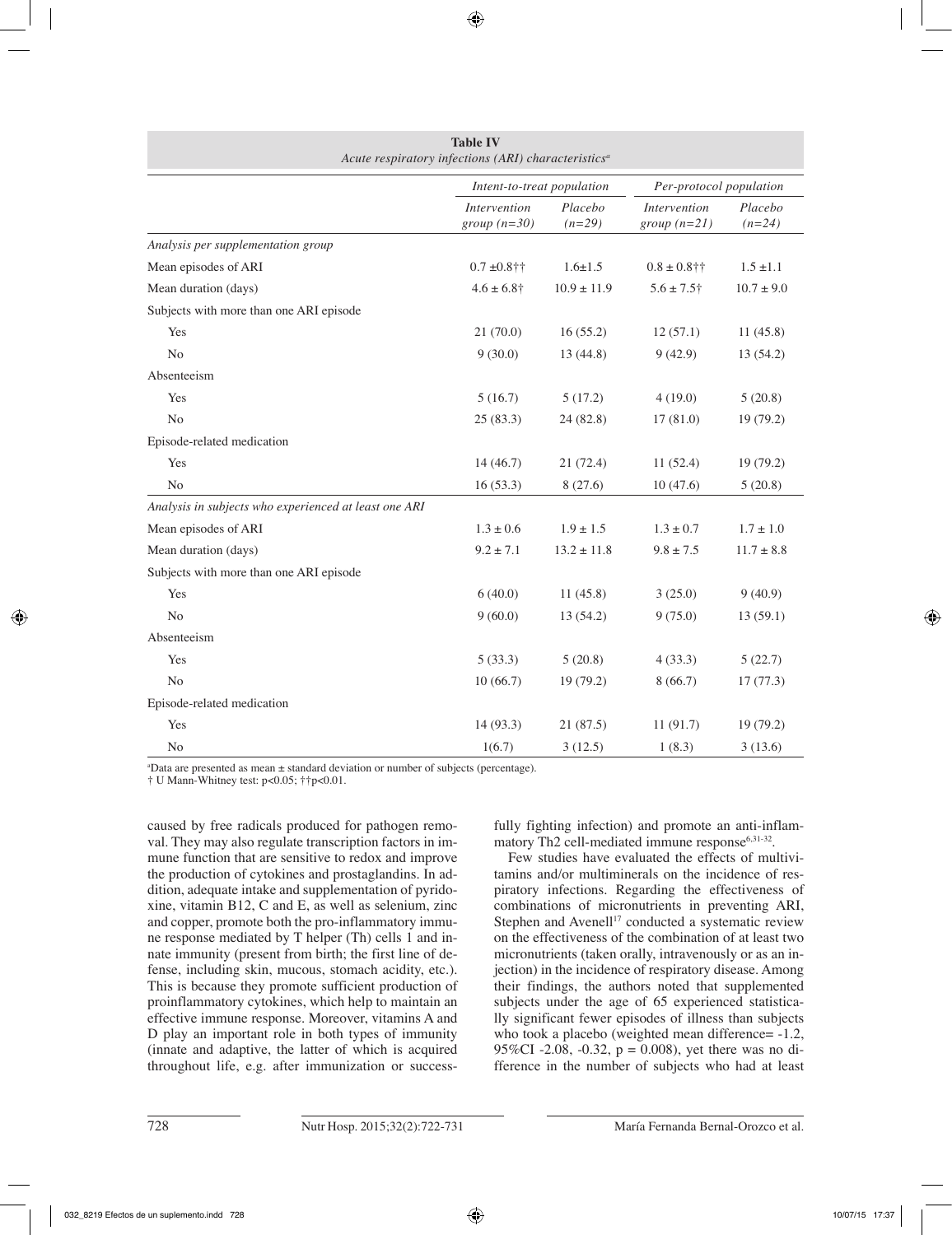|                      | Intent-to-treat population         |                  | Per-protocol population        |                     |  |
|----------------------|------------------------------------|------------------|--------------------------------|---------------------|--|
| Symptoms             | Intervention group<br>$(n=14)^{b}$ | Placebo $(n=24)$ | Intervention group<br>$(n=12)$ | Placebo<br>$(n=22)$ |  |
| Rhinorrhea           | 11(78.6)                           | 23(95.8)         | 9(75.0)                        | 21(95.5)            |  |
| Stuffy nose          | 10(71.4)                           | 22(91.7)         | 8(66.7)                        | 20(90.9)            |  |
| Sneezing             | 11(78.6)                           | 23(95.8)         | 9(75.0)                        | 21(95.5)            |  |
| Post-nasal drip      | 3(21.4)                            | 12(50.0)         | 3(25.0)                        | 12(54.5)            |  |
| <b>Sinusitis</b>     | 5(35.7)                            | 11(45.8)         | 5(41.7)                        | 9(40.9)             |  |
| Watery eyes          | 7(50.0)                            | 21(87.5)         | 6(50.0)                        | $19(86.4)$ *        |  |
| Scratchy/sore throat | 13 (92.9)                          | 22(91.7)         | 11(91.7)                       | 20(90.9)            |  |
| Cough                | 10(71.4)                           | 19(72.9)         | 8(66.7)                        | 18 (81.8)           |  |
| Phlegm/mucous        | 9(64.3)                            | 17(70.8)         | 7(58.3)                        | 16(72.7)            |  |
| Hoarse voice         | 9(64.3)                            | 15(62.5)         | 7(58.3)                        | 14(63.6)            |  |
| Chest pain           | 7(50.0)                            | 12(50.0)         | 7(58.3)                        | 11(50.0)            |  |
| Fever                | 6(42.9)                            | 14(58.3)         | 5(41.7)                        | 13(59.1)            |  |
| Headache             | 14 (100.0)                         | 21(87.5)         | 12(100.0)                      | 19(86.4)            |  |
| Muscle ache          | 8(57.1)                            | 17(70.8)         | 7(58.3)                        | 16(72.7)            |  |
| Fatigue or tiredness | 9(64.3)                            | 19(79.2)         | 7(58.3)                        | 18 (81.8)           |  |
| Sleeplessness        | 6(42.9)                            | 15(62.5)         | 5(41.7)                        | 14(63.6)            |  |
| Earache              | 3(21.4)                            | 12(50.0)         | 2(16.7)                        | 11(50.0)            |  |
| Plugged ears         | 3(21.4)                            | 9(37.5)          | 3(25.0)                        | 9(40.9)             |  |

**Table V** *Symptoms in subjects with ARI episodes, according to supplementation groupa*

a Data are presented as frequency (percentage).

b One subject did not specified symptoms presented.

Fisher's exact test:\*p<0.05.

| <b>Table VI</b><br>Health perception at the end of the study <sup>a</sup> |                                |                     |                   |
|---------------------------------------------------------------------------|--------------------------------|---------------------|-------------------|
|                                                                           | Intervention<br>group $(n=21)$ | Placebo<br>$(n=24)$ | Total<br>$(n=45)$ |
| <b>Better</b>                                                             | 9(42.9)                        | 4(16.7)             | 13(100.0)         |
| Same                                                                      | 12(57.1)                       | 19(72.9)            | 31(100.0)         |
| Worse                                                                     | 0(0.0)                         | 1(4.2)              | 1(100.0)          |

a Data are presented as number of subjects (percentage).

Fisher's exact test (excluding the only subject with "worse" health perception): p=0.064.

one episode of illness (RR= 0.81, 95%CI 0.65-1.00, p=0.6). The results of our study showed that the supplemented group presented fewer subjects who had at least one episode of illness compared with the placebo group (57.1% vs. 91.7%, p=0.013; RR 0.62, 95%CI 0.42-0.92).

One of the analyzed studies in this systematic review was that performed by Barringer et al<sup>8</sup>. This study is very similar to ours in terms of methods and reported results, although they included 150 adults from 45 years old and older (completers n=130), they did not exclude diabetic patients, they did not only focus in respiratory tract infections, and supplementation lasted for one year. In their results, authors reported that 86% of the sample had a respiratory infection (upper tract, lower tract or influenza type). The incidence of infections and absenteeism was significantly higher in the placebo group than in the supplemented group  $(73\% \text{ vs } 43\% \text{ and } 57\% \text{ vs } 21\% \text{, respectively})$ . When adjusting for age, participants younger than 65 years old experienced an apparent reduction in infection because of vitamin supplementation (78% in the placebo group vs 43% in the supplemented group, relative risk, 0.55, 95%CI 0.38, 0.78). This incidence of infection is very similar to that observed in our study, although in our case, absenteeism did not differ between groups, maybe because of length differences between studies (one year vs. 90 days of actual consumption).

Another study, performed by Rösler *et al.*<sup>7</sup> is very similar to ours since the authors investigated the effect of a combination of vitamins, minerals and plant extracts on the incidence and duration of influenza infections.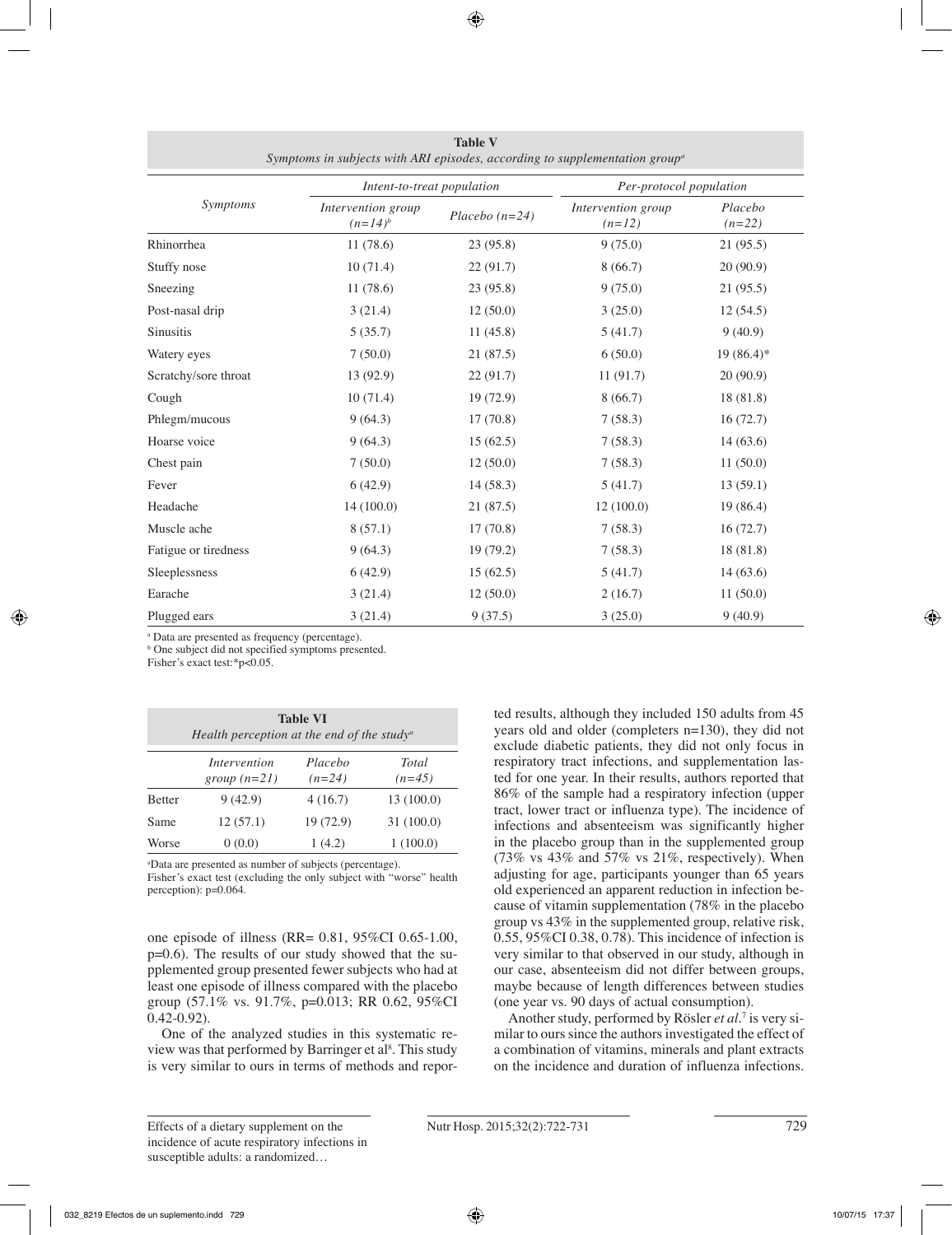The study was completed by 80 subjects (from 100 initial participants), of whom 38 took the supplement and 42 took the placebo for 12 weeks. The authors found that the supplemented group had 1.6 episodes of influenza during the supplementation period (60 cases in 38 subjects), while the control group had 2.7 (113 cases in 42 subjects,  $p=0.0003$ ). In addition, the mean infection duration was also significantly lower for the supplemented group at  $10.0 \pm 6.7$  days vs. the control group at  $28.5 \pm 13.6$  days (p=0.0003). The authors concluded that this supplement was associated with a significant reduction in the incidence of influenza infections. These results are very similar to those reported in our study, although in comparison, the number of infections was higher in the intervention group (1.6 vs. 0.8 reported in our population), as was the duration of episodes of illness (10 vs. 5.6 days).

The beneficial effects of multivitamin and multimineral supplementation has also been observed in diabetic patients<sup>33</sup>, patients with leprosy<sup>32</sup>, critical patients $34$  and children $35-36$ , although conflicting results were also found in this specific population $37-39$  as well as in older adults<sup>40-41</sup>.

Among the strengths of our study are: its captive population, and in consequence, a higher degree of supervision of the consumption of the product and following procedures, and a higher degree of control for the timely detection of respiratory infection episodes, although it is important to notice that supplementation adherence is crucial to extrapolate results to the rest of the population, as we can assume with any supplementation study. Another strength of this study is that it is one of the few that reports the effectiveness of taking supplements with more than two micronutrients together with plant extracts in order to prevent acute respiratory infections. It thus shows the advantages of ingesting the enough amount of micronutrients in terms of benefiting and strengthening the immune system.

Weaknesses of this study include its final sample size and the losses experienced during follow-up, which has also been reported in other intervention studies7 . As well, one of the disadvantages of studying the effect of micronutrients combined with herbal extracts, is that it is difficult to prove which specific ingredients are the responsible for the ARI's incidence reduction, or in fact, if this combination is the responsible one. From our point of view, and taking into consideration the evidence of the participation of micronutrients and herbal extracts in the immune system function<sup>4,6,10,20-32</sup>, it may be possible that the combination of ingredients and the synergy between them is responsible for ARI's incidence reduction, although more studies are needed to respond to this complex issue. In addition, no immunological parameters to corroborate or monitor episodes of infection were evaluated, since the aim of our study was to assess the clinical application of the product and its effectiveness in preventing ARI episodes. So, future studies are justified to comprehend the immunological mechanisms affected by consumption

of the supplement. We would also like to contrast the effectiveness of the product with that of others available on the market and to analyze its effects on populations presenting other characteristics (immunosuppression, recurrent respiratory diseases, the elderly, diabetes, etc.). Similarly, it would be interesting to assess the effectiveness of the product in periods of supplementation exceeding 90 days, and during a time of the year when the incidence of ARI is lower.

Finally and as a conclusion, the consumption of a supplement comprising vitamins, minerals and plant extracts may decrease the incidence of ARI in susceptible adults.

# **Acknowledgments**

This study was supported by Omnilife. We thank those who took part in the study. We also thank Carlos Flores, coordinator of the *Centro de Respuesta a Empresarios Omnilife* department (CREO), for his support during the study period and for allowing us to work with staff from his center.

We also acknowledge the staff working in the *Nutre tu Vida* department, for their support in the preparation and delivery of products, the collection of symptom diaries and the compilation of clinical histories. Similarly, we thank nurse Fabiola Gamboa of the Omnilife Medical Service for assisting us in the measurement of vital signs of study subjects.

Likewise, we thank Alfredo Celis for his support on the performance of statistical analyses.

Finally, our thanks go to Érik Vargas and his team from the *Desarrollo de Nuevos Productos* department, who developed the products used in the study.

# **References**

- 1. Eccles R. Understanding the symptoms of the common cold and influenza. *Lancet Infect Dis.* 2005; 5: 718-25.
- 2. Manoharan A, Winter J. Tackling upper respiratory tract infections. *Practitioner.* 2010; 254: 25-8.
- 3. Gestal-Otero JJ, Takkouche B, Blasco-Huelva P. Infecciones respiratorias agudas. Gripe. In: Piédrola-Gil G, editor. 1st ed. Medicina preventiva y salud pública. Barcelona: Masson; 2001. p. 491-505.
- 4. Calder PC, Kew S. The immune system: a target for functional foods? *Br J Nutr.* 2002; 88: S165-76.
- 5. Lofgren E, Fefferman NH, NaumovYN, Gorski J, Naumova EN. Influenza seasonality: underlying causes and modeling theories. *J Virol.* 2007; 81: 5429-36.
- 6. Wintergerst ES, Maggini S, Hornig DH. Contribution of selected vitamins and trace elements to immune function. *Ann Nutr Metab.* 2007; 51: 301-23.
- 7. Rösler D, Fuchs N, Edler B, Kuklinski B, Kästenbauer T Reduktion grippaler infekte durch eine phytoextrakt-vitamin-kombination. Eine randomisierte, doppelblinde, placebokontrollierte studie. *MMW Fortschr Med.* 2012; 154 Suppl 4: 115-22.
- 8. Barringer TA, Kirk JK, Santaniello AC, Long-Foley K, Michielutte R. Effect of a multivitamin and mineral supplement on infection and quality of life. A randomized, double-blind, placebo-controlled trial. *Ann Intern Med.* 2003; 138: 365-71.